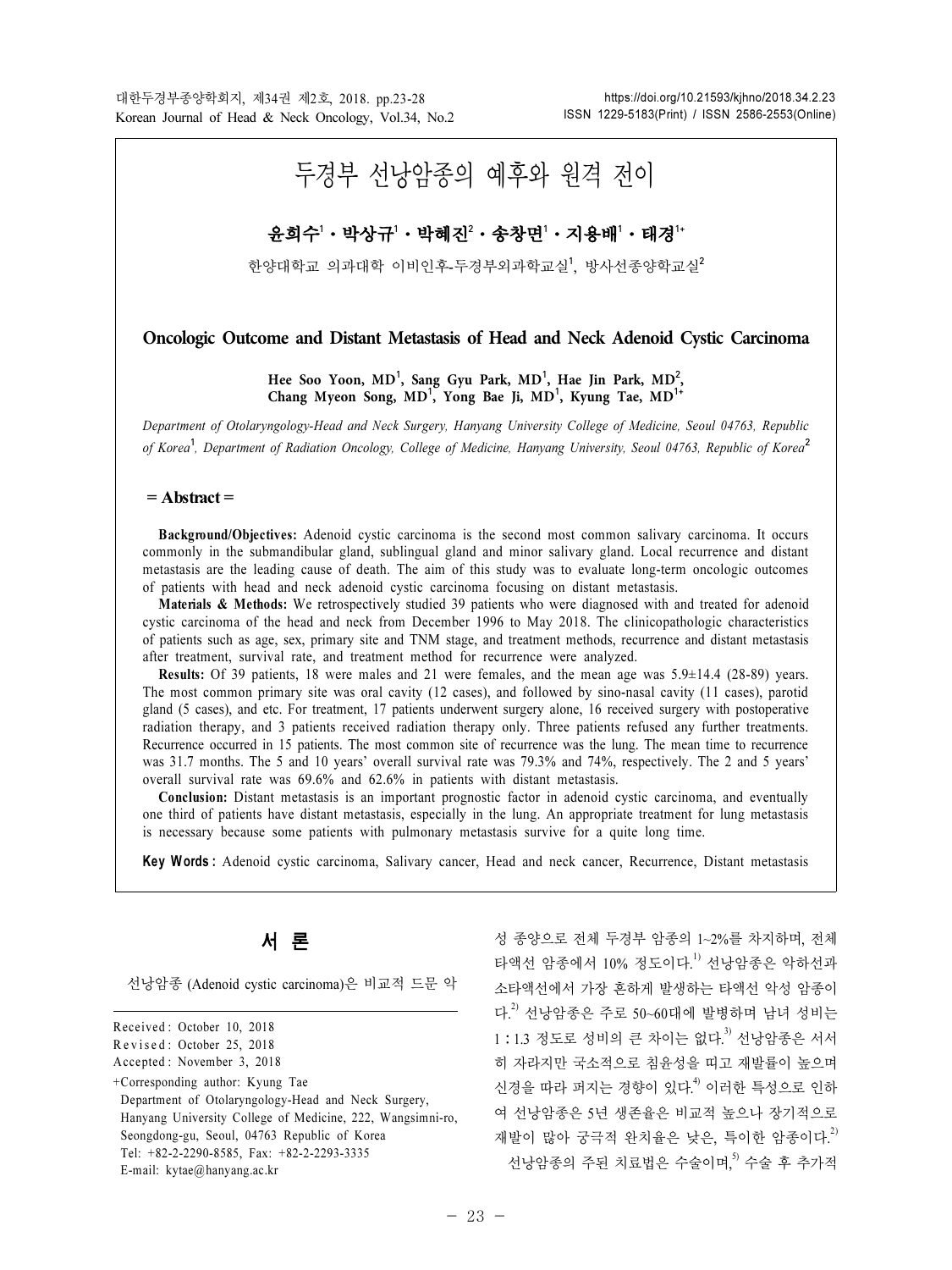방사선 치료로 재발률을 줄일 수 있다.<sup>6</sup> 수술 후 방사선 치료는 술 후 병리조직 결과에서 완전 절제가 안되었거 나 수술 연에서 종양이 양성인 경우 시행한다. 6,7)

선낭암종은 두경부 편평세포암과는 달리 5년 생존율 은 67~73%로 비교적 높으나 늦게 재발하거나 전이되는 경우가 많고, 특히 주변 신경으로의 침범이나 원격 전이 는 치료 실패의 주 원인이 되어 10년 생존율은 낮은 것으 로 알려져 있다.<sup>7)</sup> 이에 선낭암종은 다른 암종과는 다르 게 전이의 유무 만이 아니라 전이 이후의 생존율 자체도 중요한 치료 지표로 여겨진다.

본 연구의 목적은 두경부에서 발생한 선낭암종 환자들 의 치료, 치료 후 재발과 원격 전이 및 그 이후의 예후를 분석하여 선낭암종의 임상적 치료와 원격 전이 이후의 예후와 치료에 도움을 얻고자 하였다.

### 대상 및 방법

1996년 12월부터 2018년 5월까지 한양대학교병원에 서 두경부 선낭암종으로 진단되고 치료 받은 39명의 환 자를 대상으로 의무기록을 후향적으로 분석하였다. 연 령 및 성별, 원발 부위, TNM병기, 치료방법, 치료 후 재발 의 유무 및 재발 및 원격 전이 후의 치료법을 조사하였다.

진단은 원발 암종에 대한 수술이나 조직 검사 후 최종 조직검사에서 선낭암종으로 확인된 경우로 국한시켰고 경부 초음파, Computed tomography (CT) 또는 Magnetic resonance (MR) imaging을 통해 종양의 위치, 크기 및 경 부 림프절 전이 여부를 파악하여 림프절 전이가 의심되 는 경우 경부 림프절에 대한 세침 흡인 세포검사와 경부 절제술을 시행하였다. 원격 전이 여부는 PET-CT 및 흉부 CT 검사를 통해 확인하였다. 폐 전이가 영상학적 검사에 서 의심되는 경우, 가능하면 세침 흡인 조직검사나 수술 적 절제를 통해 전이를 확인하였다. 각 환자의 경과 관찰 기간은 본원에 내원하여 시행한 초진 시점부터 마지막 진료일까지로 하였으며, 최근 수년간 진료 기록이 없거 나 타원으로 전원 된 경우는 추적 중단(Follow-up loss)로 분류하였다.

### 통계적 검증

통계 분석은 SPSS(Version 14.0, Chicago, IL, USA) 프로 그램을 이용하였으며 환자의 성별, 나이, 종양의 원발부 위, T 병기, N 병기 및 전체 병기에 따른 재발과 원격전이 의 상관 관계에 대하여 Fisher's exact test나 t-test를 이용 하여 분석하였으며, 다변량분석을 위해 로지스틱 회귀분 석을 시행하였다. 생존율 분석은 Kaplan-Meier method 및

log rank test를 이용하였고 전체 생존율 (overall survival, OS) 과 무병 생존율 (disease-free survival, DFS)을 각각 구하였다. 통계 값은 p-value 가 0.05 이하일 경우 유의한 것으로 간주되었다. 생존기간은 수술이나 방사선치료가 시작된 시점부터 시작하여 사망 시까지 또는 마지막 추적 조사된 시점까지의 기간으로 계산하였다.

### 결 과

### 환자의 특성 및 치료

총 39명중 남성은 18명, 여성은 21명이었으며 평균 나 이는 55.8±14.4 (28-89)세였다. 원발부위는 주타액선이9 명(23.1%)으로 이하선이 5명, 악하선이4명 이였으며, 나 머지 30명은 부타액선 기원으로 구강이 12명, 비강 및 상악동이 11명, 기관이 4명, 외이도 2명, 후두 1명이였다. 병기는 AJCC 8판 분류에 따라 분류하였을 때 T 병기는 T1 17명, T2 12명, T3 5명, T4 5명이였으며, N 병기는 N0가 34명, N1 3명, N2가2명이였다. M병기는 M0이 32명, M1이 7명이였다. Stage는 stage I 22명, stage II 4명, stage III 3명, stage IV 10명이였다(Table 1).

치료 방법은 수술만 시행한 경우가 17명, 수술과 술 후 방사선치료를 같이 시행한 경우가 16명, 방사선 치료만 시행한 경우는 3명이였으며, 3명은 진단 후 치료를 거부하 여 아무 치료도 하지 않고 관찰하였다. 수술을 시행한 33 명 중 4명에서 원발부위에 대한 국소절제가 시행되었으 며 이중 한 명에서는 선택적 경부절제술을 같이 시행하였 다. 원발부위의 광범위 절제를 시행한 경우는 29명이였으 며, 이 중 16명은 경부 절제술을 같이 시행하였다. 경부 절제술로는 변형 근치적 경부절제술이 4례였으며 선택적 경부절제술이 12명이였다. 방사선 치료를 시행한 19명의 경우 방사선량은 최소 1800Gy에서 최대 7000Gy이였으며 평균 방사선량은 5280Gy였다. 방사선치료를 타원에서 시 행하여 정확한 방사선 조사량을 알 수 없는 경우는 3명이 였다.

#### 재발과 원격 전이

본 연구의 평균 추적관찰 기간은 59.2개월이였으며 최 소 2개월 최대 262개월동안 추적관찰을 시행하였다. 초 치료 이후에 15명에서 재발 소견이 관찰되었다. 재발까 지 걸린 시간은 평균 31.7개월이였으며 최소 2개월에서 최대 120개월 후 재발이 관찰되었다. 3명은 진단 후 별다 른 치료를 시행 받지 않았기에 재발 유무를 평가할 수 없었다. 재발한 15례 중 1례는 원발 부위에서만 재발하였 으며, 1례는 원발부위와 폐에서 같이 재발하였으며, 11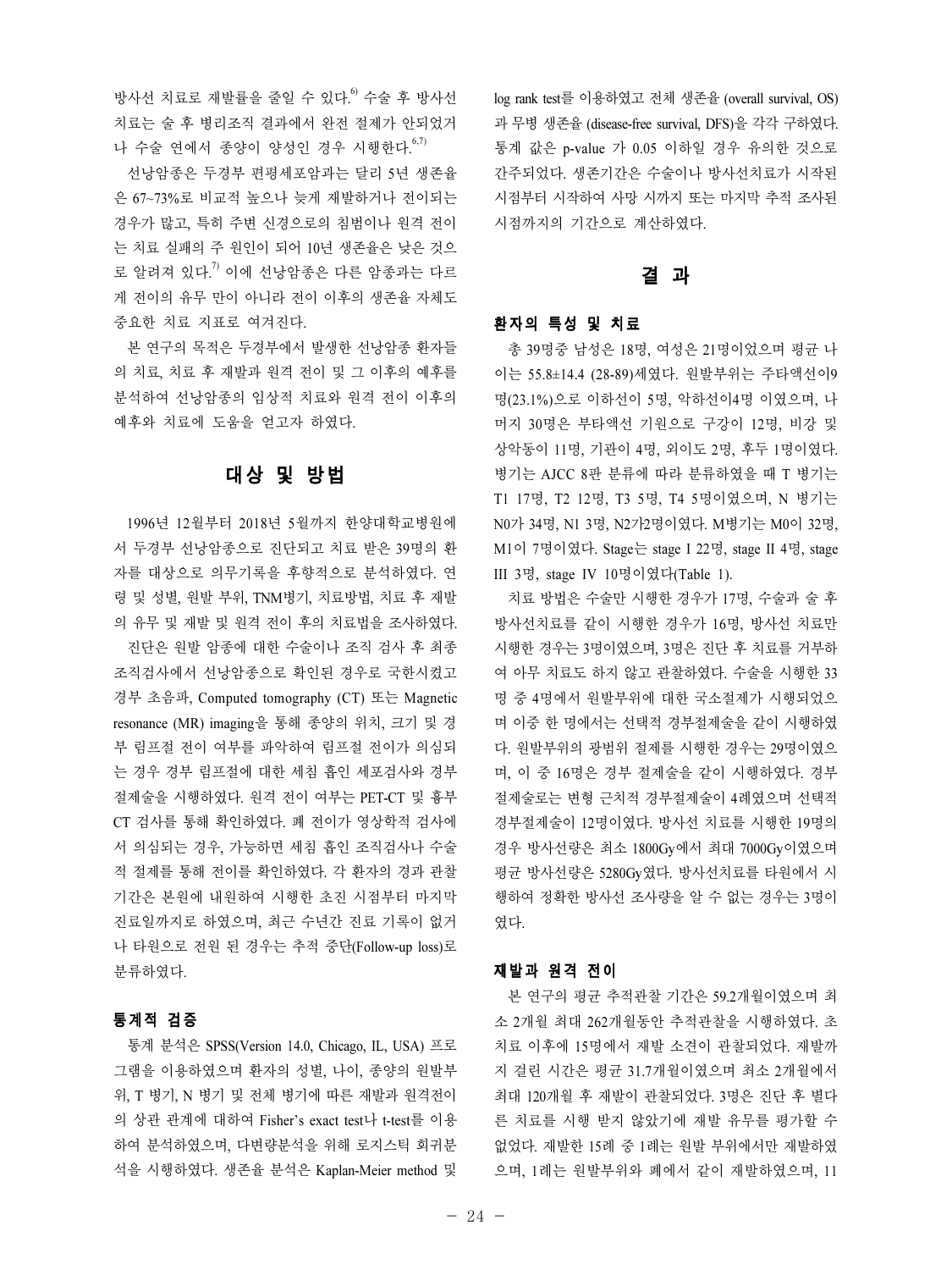례는 폐전이가, 나머지 2례는 폐와 뼈에 전이가 같이 있 었다(Table 2).

처음 진단 시부터 원격전이가 있었던 사람은 7례였으 며 모두 폐전이가 있었으며, 이중 2례에서는 뼈 전이도 같이 관찰되었다. 진단 시부터 또는 치료 후 경과 관찰

|  | <b>Table 1.</b> Clinicopathologic characteristics of patients with ad- |  |  |  |  |
|--|------------------------------------------------------------------------|--|--|--|--|
|  | enoid cystic carcinoma in head and neck                                |  |  |  |  |

| Variable                | Number (%)            |  |  |  |
|-------------------------|-----------------------|--|--|--|
| Sex                     |                       |  |  |  |
| Male<br>Female          | 18(46.2)<br>21 (53.8) |  |  |  |
| Age(years)              | 55.78±14.5            |  |  |  |
| Primary site            |                       |  |  |  |
| Major Salivary gland    | 9(23.1)               |  |  |  |
| Parotid                 | 5(12.8)               |  |  |  |
| Submandibular gland     | 4(10.3)               |  |  |  |
| Minor Salivary gland    | 30(76.9)              |  |  |  |
| Oral cavity             | 12(30.8)              |  |  |  |
| Nasal/Paranasal sinus   | 11(28.2)              |  |  |  |
| Trachea                 | 4(10.3)               |  |  |  |
| External auditory canal | 2(5.1)                |  |  |  |
| Larynx                  | 1(2.6)                |  |  |  |
| T Classification        |                       |  |  |  |
| T1                      | 17(43.6)              |  |  |  |
| T <sub>2</sub>          | 12(30.8)              |  |  |  |
| T <sub>3</sub>          | 5(12.8)               |  |  |  |
| <b>T4</b>               | 5(12.8)               |  |  |  |
| N Classification        |                       |  |  |  |
| N <sub>0</sub>          | 34(87.2)              |  |  |  |
| N1                      | 3(7.7)                |  |  |  |
| N <sub>2</sub>          | 2(5.1)                |  |  |  |
| M Classification        |                       |  |  |  |
| M0                      | 32(82.1)              |  |  |  |
| M1                      | 7(17.9)               |  |  |  |
| Stage                   |                       |  |  |  |
| I                       | 22(56.4)              |  |  |  |
| $\mathsf{II}$           | 4(10.3)               |  |  |  |
| $\mathbf{III}$          | 3(7.7)                |  |  |  |
| IV                      | 10(25.6)              |  |  |  |

중 새로 원격전이가 발견된 경우는 모두 합하여 21례였 는데, 이 중 치료 없이 경과 관찰을 시행한 경우는 7례였 으며, 폐 전이에 대해 수술을 시행한 경우는 7례였고, 폐 수술 후 2례는 방사선치료를 1례는 항암화학요법을 추가 로 시행하였다. 폐 전이나 뼈 전이에 대해 수술 없이 항암 화학요법을 시행 한 경우가 3례, 방사선 치료만 시행한 경우가 2례, 항암화학방사선 동시요법을 시행한 경우가 2례였다(Table 2).

성별, 원발부위, T 병기, N 병기 및 전체 병기는 재발과 유의한 관계가 없었으며, 나이는 재발한 환자들이 재발 하지 않은 환자들보다 유의하게 많았으나, 다변량 분석 에서는 모두 재발과 유의한 관계가 없었다(Table 3).

폐 전이와 관련하여 나이, T 병기, N 병기, 전체 병기가 유의한 상관관계를 보였으나, 다변량 분석에서는 모두 유의한 차이가 없었다(Table 4).

#### 생존율

39명의 환자들 중 사망이 확인된 환자는 7례였으며, 생

Table 2. Recurrence and metastasis in patient with head and neck adenoid cystic carcinoma

| Variable                                           | Number (%)  |  |  |
|----------------------------------------------------|-------------|--|--|
| Rate of Recurrence                                 | 15(38.5)    |  |  |
| Follow up period (month)                           | 59.2(2-262) |  |  |
| Time to recurrence (month)                         | 31.7(2~120) |  |  |
| Site of Recurrence                                 |             |  |  |
| Primary site                                       | 2(13.3)     |  |  |
| Distant metastasis                                 |             |  |  |
| Lung                                               | 14(93.3)    |  |  |
| Bone                                               | 2(13.3)     |  |  |
| Treatment for distant metastasis (n=21)            |             |  |  |
| Observation                                        | 7(33.3)     |  |  |
| Resection of lung with/without chemo-<br>radiation | 7(33.3)     |  |  |
| Chemotherapy                                       | 3(14.3)     |  |  |
| Radiotherapy                                       | 2(9.5)      |  |  |
| Chemoradiotherapy                                  | 2(9.5)      |  |  |

Table 3. Univariate and multivariate analysis for recurrence in patient with head and neck adenoid cystic carcinoma

|                                       | Recurrence                       |                                    |            |                            |  |  |  |
|---------------------------------------|----------------------------------|------------------------------------|------------|----------------------------|--|--|--|
| Variable                              | Univariate analysis<br>(P value) | Multivariate analysis<br>(p value) | Odds ratio | 95% confidence<br>interval |  |  |  |
| Sex                                   | 0.323                            | 0.250                              | 2.90       | $0.47 - 17.78$             |  |  |  |
| Age                                   | 0.007                            | 0.174                              | 1.045      | $0.98 - 1.11$              |  |  |  |
| Primary site (Major vs. Minor glands) | 0.115                            | 0.152                              | 6.36       | $0.51 - 79.94$             |  |  |  |
| T classification (T1, T2 vs. T3,T4)   | 0.463                            | 0.778                              | 0.763      | $0.12 - 4.97$              |  |  |  |
| N classification (NO vs. $N+$ )       | 0.354                            | 0.716                              | 1.658      | $0.11 - 25.19$             |  |  |  |
| Stage $(I, II vs. III, IV)$           | 0.163                            | 0.587                              | 1.799      | $0.21 - 15.01$             |  |  |  |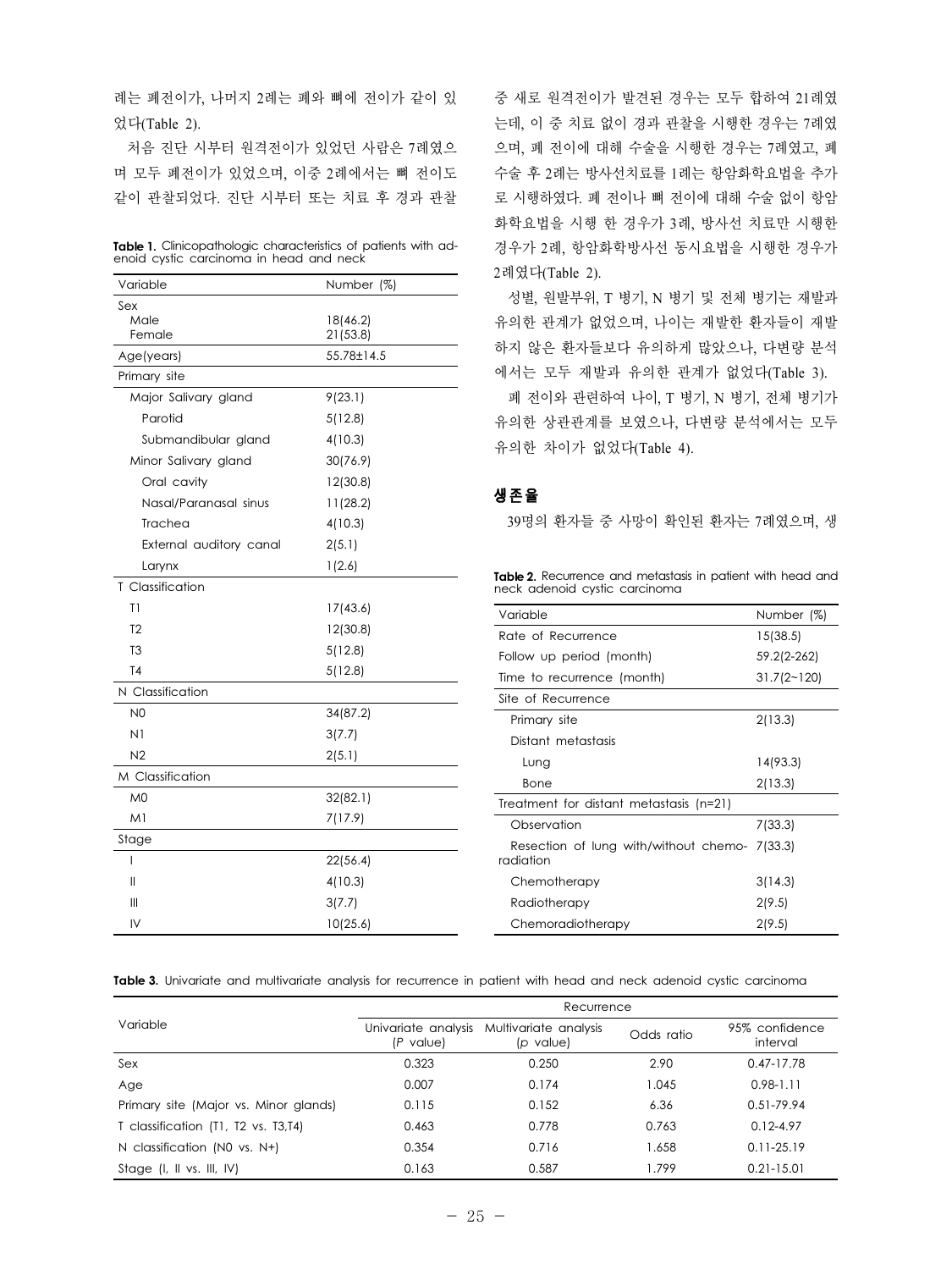Table 4. Univariate and multivariate analysis for pulmonary metastasis in patient with head and neck adenoid cystic carcinoma

|                                       | Pulmonary metastasis             |                                    |            |                            |  |  |  |
|---------------------------------------|----------------------------------|------------------------------------|------------|----------------------------|--|--|--|
| Variable                              | Univariate analysis<br>(p value) | Multivariate analysis<br>(p value) | Odds ratio | 95% confidence<br>interval |  |  |  |
| Sex                                   | 0.429                            | 0.614                              | 1.747      | $0.20 - 15.24$             |  |  |  |
| Age                                   | 0.02                             | 0.502                              | 1.025      | $0.95 - 1.10$              |  |  |  |
| Primary site (Major vs. Minor glands) | 0.065                            | 0.240                              | 5.023      | 0.34-74.23                 |  |  |  |
| T classification (T1, T2 vs. T3,T4)   | 0.008                            | 0.237                              | 4.922      | 0.35-69.29                 |  |  |  |
| N classification (N0 vs. $N+$ )       | 0.047                            | 0.999                              | <b>NA</b>  | <b>NA</b>                  |  |  |  |
| Stage $(I, II vs. III, IV)$           | 0.000                            | 0.089                              | 10.441     | 0.70-156.04                |  |  |  |

NA, Non-available



Fig. 1. The Kaplan-Meier overall survival curve.



Fig. 3. The Kaplan-Meier overall survival curve according to Stage: The survival curves are significantly different between Stage I, II and Stage III, IV  $(P=0.021)$ .

존하며 추적관찰 중인 환자는 21례, 추적 관찰이 안되고 탈락한 경우는 11례였다. Kaplan-Meier 생존 곡선에서 5년 과 10년 전체 생존율은 각각 79.3%, 74% 였으며 (Fig. 1), 5년 및 10년 무병 생존율은 50.4%, 33.1% 였다(Fig. 2). 조기



Fig. 2. The Kaplan-Meier disease free survival curve.



**Fig. 4.** The Kaplan-Meier overall survival curve in patients with<br>distant metastasis.

병기 (stage I, II)의 생존율은 진행된 병기 (Stage III, IV) 보다 유의하게 높았다(P=0.021) (Fig. 3). 원격전이가 있었 던 환자에서의 2년 및 5년 전체 생존율은 69.6%, 62.6%였 다(Fig. 4).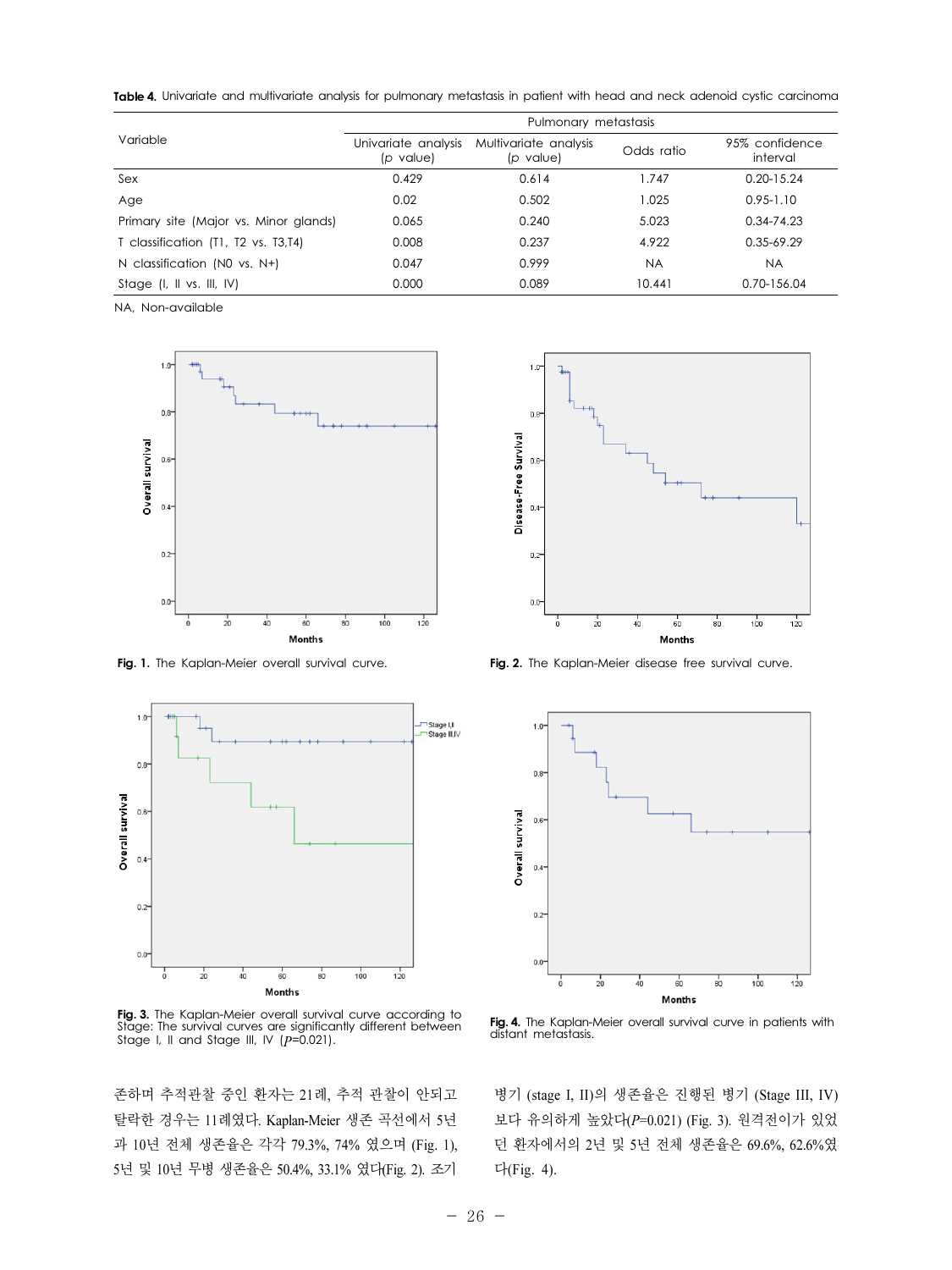폐전이가 발생한 환자 중 5년 이상 생존한 환자는 8명이 였으며, 이중 10년 이상의 생존한 환자는 4명이였다. 최장 기간 생존한 환자는 폐 전이가 발생한 후 현재까지 11년 2개월동안 생존하고 있다.

### 고 찰

선낭암종에서는 원발 부위의 재발만이 아니라 뒤늦은 원격 전이 유무도 장기적인 환자의 생존율에 영향을 미 치기 때문에 반드시 장기적인 원격 전이를 유념하여야 하며 특히 폐 전이가 호발하기에 주의 깊게 관찰해야 한다.  $3$ 

선낭암종의 호발 부위는 소타액선, 특히 구개로 알려 져 있다.<sup>8)</sup> 본 연구에서도 소타액선에서 발생한 환자가 30명으로 주타액선의 9명보다 훨씬 많았으며 이중에서 구강 내에서 발생한 환자가 12명으로 가장 많았다. 선낭 암종은 종양의 원발 부위로 분류했을 시 소타액선에서 생긴 암종이 주타액선에서 생긴 것보다 예후가 나쁜데, 그 이유는 소타액선에서 생긴 종양은 주타액선에서 생긴 것보다 주위의 연조직과 뼈를 침범하기가 쉽고 수술로서 완전 절제를 하기 힘든 경우가 있기 때문이다.<sup>2)</sup> 그러나 주타액선과 소타액선에서 발생한 선낭암종의 생존율이 다르지 않다고 보고한 연구도 있다.<sup>9)</sup>

선낭암종은 생존율 자체는 편평세포암보다 높으나, 원 발부위 재발 및 폐 전이로 인하여 완치율은 높지 않다.<sup>4)</sup> 특히 치료 후 5년안에 국소 재발이 자주 일어나는 것으로 알려져 있다. 8) 선낭암종의 치료 성적을 보면, Khan 등이 보고한 69례의 증례에서 전체 생존율은 5년/10년/15년에 서 72%, 44%, 34% 였으며 재발 없이 생존한 경우는 65%, 52%, 30%였다. 8) 2002년에 Kokemueller 등이 74명을 대상 으로 조사한 연구에서는 전체 생존율이 5년/10년/15년에서 69%, 51%, 37% 였으며, 무병 생존율은 각각 57%, 45%, 37% 였다. 4) 또 다른 연구에서는 5년/10년/15년에서 전체 생존 율은 67%, 51%, 32%였다.<sup>2)</sup> 본 연구에서 5년 및 10년 전체 생존율은 79.3%, 74%로 이전의 연구와 비슷하거나 약간 높았으며, 10년 이상 장기적인 추적 관찰이 된 경우가 적어 15년 생존율을 비교하는 것은 의의가 적을 것으로 생각된다.

선낭암종에서 원격 전이의 빈도는 24-71%로 보고 되 는데, 본 연구에서는 56%에서 발생하여 기존의 결과와 비슷한 경향을 보였다.<sup>2,4,6,7)</sup> 선낭암종의 원격 전이는 여 러 가지 특징이 있는데 그 중에 한가지는 원격 전이가 원발 부위의 완전한 치료 여부와 무관하게 일어나는 것 이다. 선낭암종 환자의 약 1/3 에서 추적 관찰 기간 중 원발 부위의 국소 재발 없이 원격전이가 발견되며 원격 전이는 폐에서 가장 호발 한다.<sup>7)</sup> Sung 등의<sup>10)</sup> 연구에서는 원격전이가 있는 환자 중 76%가 폐나 뼈에 전이가 발생 하고 24% 이상이 2곳 이상의 다발성 전이가 있다 하였 다. 본 연구에서도 원격 전이가 궁극적으로 있었던21명 모두에서 폐 전이가 있어 기존의 연구와 비슷한 결과를 보였다. 원격 전이까지의 시간은 치료 이후 최소 2개월 에서 최대 120개월로 평균 31.7개월이였다. 원격전이 중 특히 폐전이가 중요한데 이는 폐 전이 후 다른 장기를 침범하는 경향이 있기 때문이다. 11) 특히 원격전이가 있 어도 선낭암종 환자의 경우 증상이 없는 경우도 있기에 원격 전이에 대한 감시와 경과 관찰은 중요하다.<sup>12)</sup> 많은 연구들에서 방사선 치료와 항암화학요법은 원격 전이의 치료에 있어 큰 효과가 없다 하였다. 이는 폐 전이나 다른 부위에 발생한 원격전이에 대해 수술적 제거를 시행하는 배경이 되기도 한다. 2,12-14) 폐 전이가 발생한 후 평균 생존 기간은 한 연구에서 32개월 정도로 보고되었다.<sup>3)</sup> 본 연 구에서 원격 전이가 발생 한 환자에서의 2년 및 5년 전체 생존율은 각각 69.9% 및 62.6%로 기존의 연구 결과 보다 약간 높았다. 증상이 없는 폐 전이는 삶의 질이나 치료에 유의한 영향을 끼치지 못하나, 증상이 있는 폐 전이나 원격 전이의 경우에서는 적절한 치료가 환자의 삶의 질 이나 여명을 증가시킬 수 있어 그 의의는 중요하다. 15,16) 과거에는 폐전이나 원격전이가 있을 시 반드시 수술이나 방사선 치료 등의 후속 치료를 시행하였다.<sup>13)</sup> 하지만 최 근의 연구에서는 원격 전이가 있는 환자들에서 특별한 치료 없이 관찰만 하는 경우도 있다.<sup>10)</sup> 이는 증상이 없는 전이 병변의 경우 생존율에 큰 영향을 주지 않고, 특히 폐전이에 대한 수술적 치료의 경우 선낭암종이 기도를 따라 퍼져나가는 특성에 따라 완전한 절제가 되지 않을 수 있기 때문이다. Kanematsu등이 보고한 바에 따르면 수술을 시행한 55%의 환자에서 완전 절제에 실패하였고 이들은 술 후 방사선 치료를 시행 받아야 했다.<sup>17</sup> 본 연구 에서는 주로 폐전이가 의심되는 단일 폐 병변이 있는 경우에서 진단과 치료 목적으로 수술을 시행하였으며, 증상이 없는 다발성의 폐 전이에 대해서는 특별한 치료 없이 경과 관찰을 하였고 폐 증상이 발생한 경우에서 항암화학요법이나 방사선 치료를 시작하였다. 폐 전이 가 있음에도 불구하고 별다른 치료 없이 장기간 생존하 는 환자들이 있으며, 본 연구에서도 폐 전이가 있으나 11년 이상 생존하고 있는 환자가 있기 때문에, 선낭암종 의 폐 전이에 대해서는 적극적인 치료를 시행하기에 앞 서 환자의 증상과 기대할 수 있는 여명 등 여러 면을 고려를 하여 치료 방침을 결정해야 할 것이다.